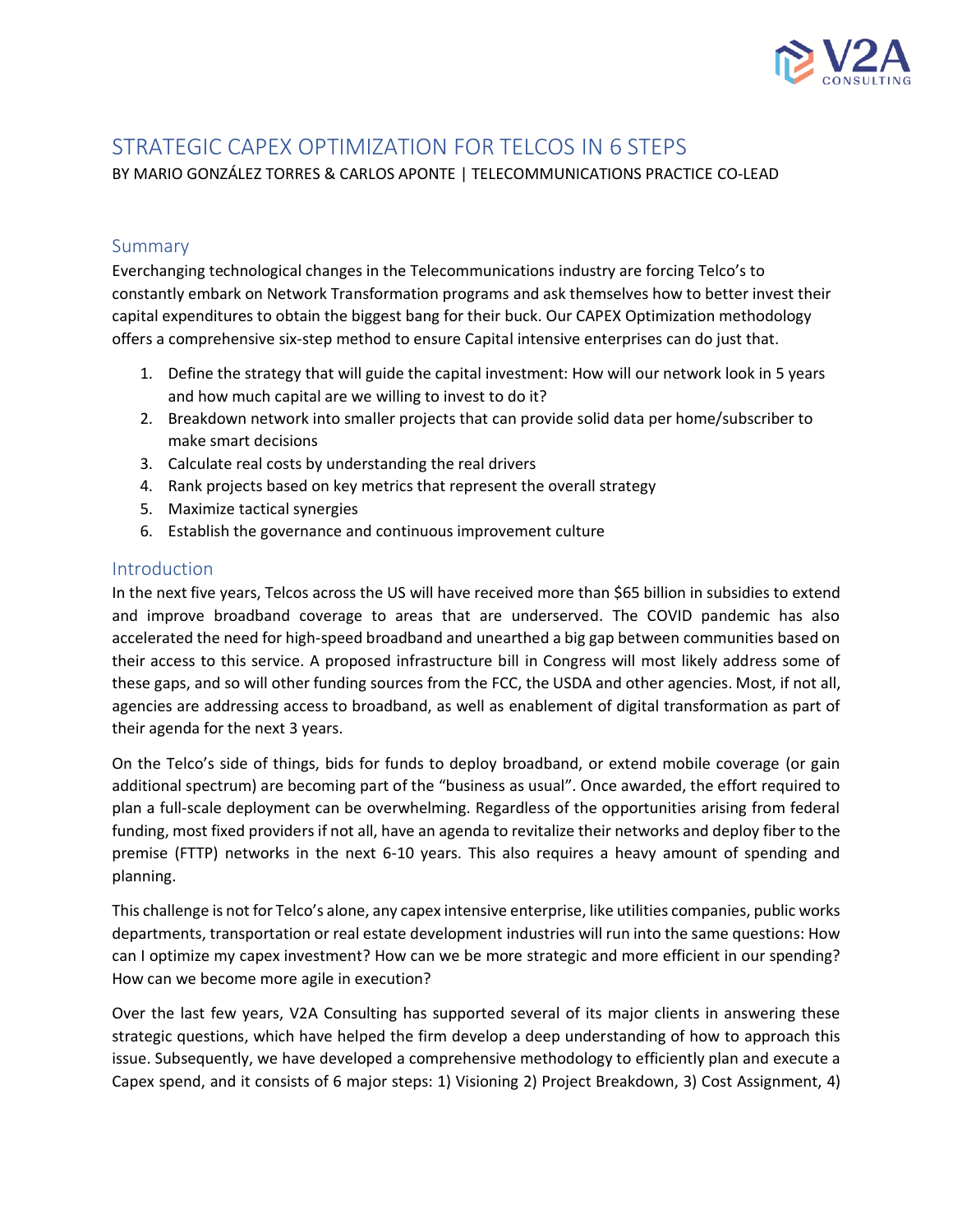

Project Ranking, 5) Selecting and Synergizing, and 6) Program governance implementation, refer to Figure 1.



## A Methodology for Capex Optimization

#### Step 1: Establishing the vision. What are we trying to accomplish?

Telcos can have a plethora of reasons for wanting to deploy large-scale capex programs. A few that come to mind are: an urgent need to upgrade or substitute an outdated technology (copper, HFC, 3G), a commitment of federal funds to reach underserved areas (RDOF, CAF, Re-Connect), or a commercially driven expansion program to areas not yet reached. Whichever the rationale, the first step is to define that end-state, measurable objective of the program: is it a new and improved network with more resiliency (% underground)? Is it more than 80% of the network upgraded to Fiber to the Premise (FTTP)? Once this is defined, you can begin to plan your deployment and track its progress.

#### Step 2: How do you eat an elephant? (Breaking down a big plan into "digestible" projects)



When thinking about Capital Investment, Telco's will look at their network and question where should they start? How much of the network can be upgraded to FTTP? To answer such questions, Telco's should look to breakdown their network into smaller, more measurable segments. However, the breakdown methodology should consider the ability to group these smaller segments to facilitate decision making, in other words, make them more digestible.

For unserved areas or "greenfield" projects, even though data is harder to find, we can still leverage data published by government agencies like the Census

Bureau or the FCC. These agencies publish valuable information to breakdown the greenfield areas into smaller segments (subdistricts, census blocks, census tracks, etc.) for which we can find useful data like mean and median income, population, and estimated home counts.

If we were to consider overbuild projects on an HFC Network, the company could break down its deployment into HFC optical nodes, which is equal to approximately 600 serviceable homes (or homes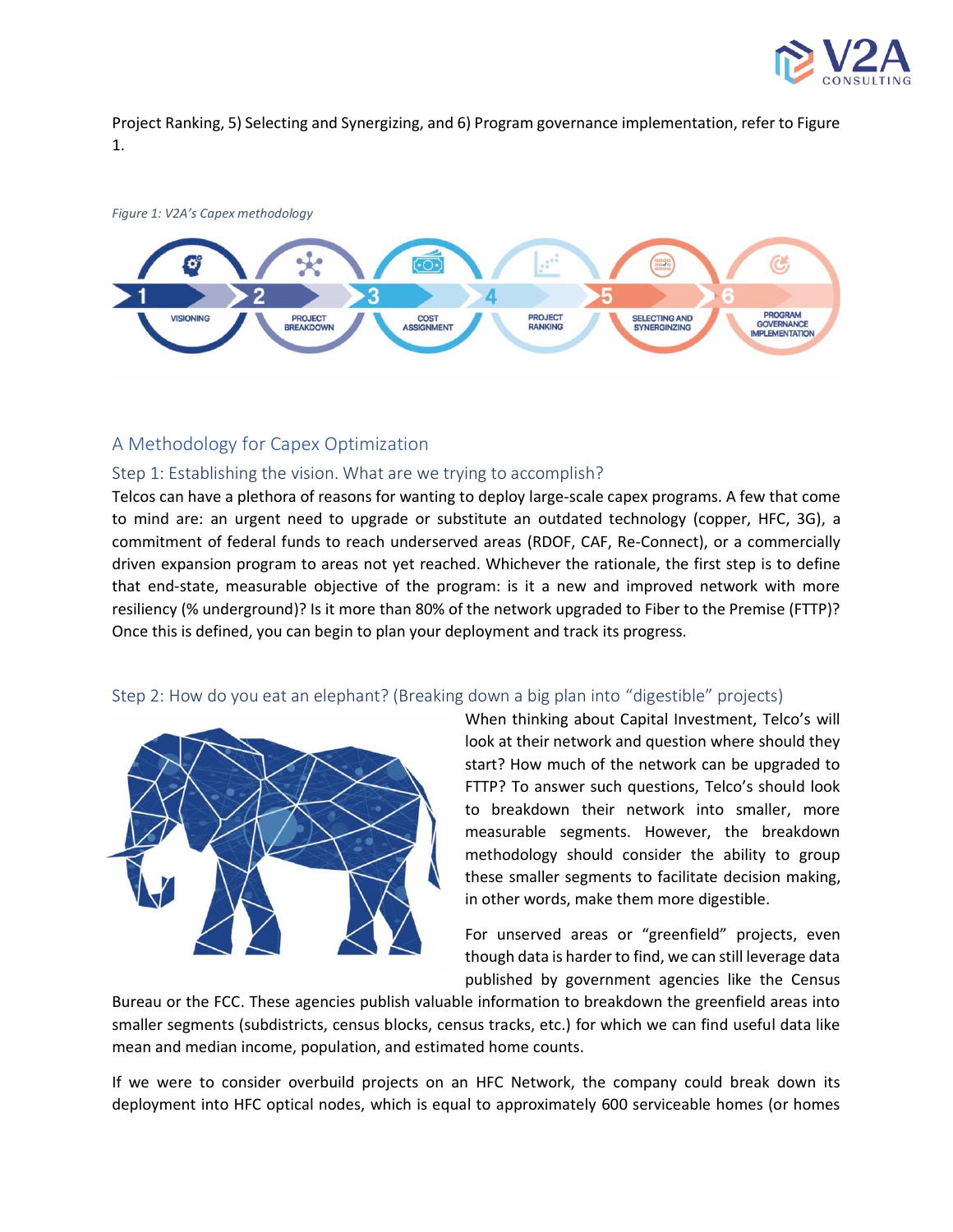

passed). HFC optical nodes provide small enough segments that could be treated as individual projects, but big enough to encompass a measurable amount of work. Additionally, these Nodes can provide data respective to a specific home count with a defined subscriber base, which means we can measure its network performance, the cost to build, as well as its commercial value, or revenue generated from its subscribers.

#### Step 3: Will the real cost of a buildout please stand up?

The common industry-wide approach is to calculate costs based on average cost per home passed. This calculation basically sums up the total cost of a previous project and divides it by the total homes in that project, and then uses that result to forecast future projects. If a buildout project costs one million dollars (\$1M) and ten thousand (10,000) homes are now serviceable, then the cost per home passed is \$100/hp. However, construction companies usually do not charge a "per-home" cost, and fiber strands are not priced per home, so, the "real" cost is based on footage/mileage, and labor costs could also incorporate productivity (i.e. feet per day). The common pitfall of the "per home passed" estimation is a miscalculation of density; whereas decreasing density will tend to drive up costs faster than forecasted.

Therefore, a proposed first step in calculating buildout cost is to understand all the cost drivers in delivering serviceable homes. When talking about a Fiber to the Premise (FTTP) network, the key cost drivers to analyze are construction labor, fiber and material costs, core equipment (inside plant), field surveying labor, design fees and permits/taxes. When looking at costs, most are driven by the total distance of fiber routes, and to a lesser degree by number of homes to be delivered, expected number of customers connected. Cost can also be impacted by the distance from central offices, since fiber strand counts within segments can vary with distance.

For example, labor and material costs are driven by both distance and number of homes; field surveys and design are priced in terms of mileage, while the Core Equipment costs depends on the number of homes to be served. Therefore, both homes and mileage can drive costs, however mileage has the most impact on the total cost, driving 72%-85% of the total cost depending on the type of construction (e.g. mileage impact for aerial is 75%, 85% for underground, and 72% for Push/Pull).

Considering that mileage is the most important driver on cost, herein lies the reason a top-down approach based on Cost/Home might not be accurate when considering variations in density. Cost/Mile is resistant to variations in density, aside from splitters and distribution hardware like Fiber Distribution Hubs (FDH) and Fiber Access Terminals (FAT). However, Cost/Home is drastically impacted by Density when considering lower density like those found in rural areas. When evaluating the costs when increasing the density from 20 Homes/Mile to 140 Homes/Mile, the Cost/Home decreased by 80% while the Cost/Mile remained fairly constant.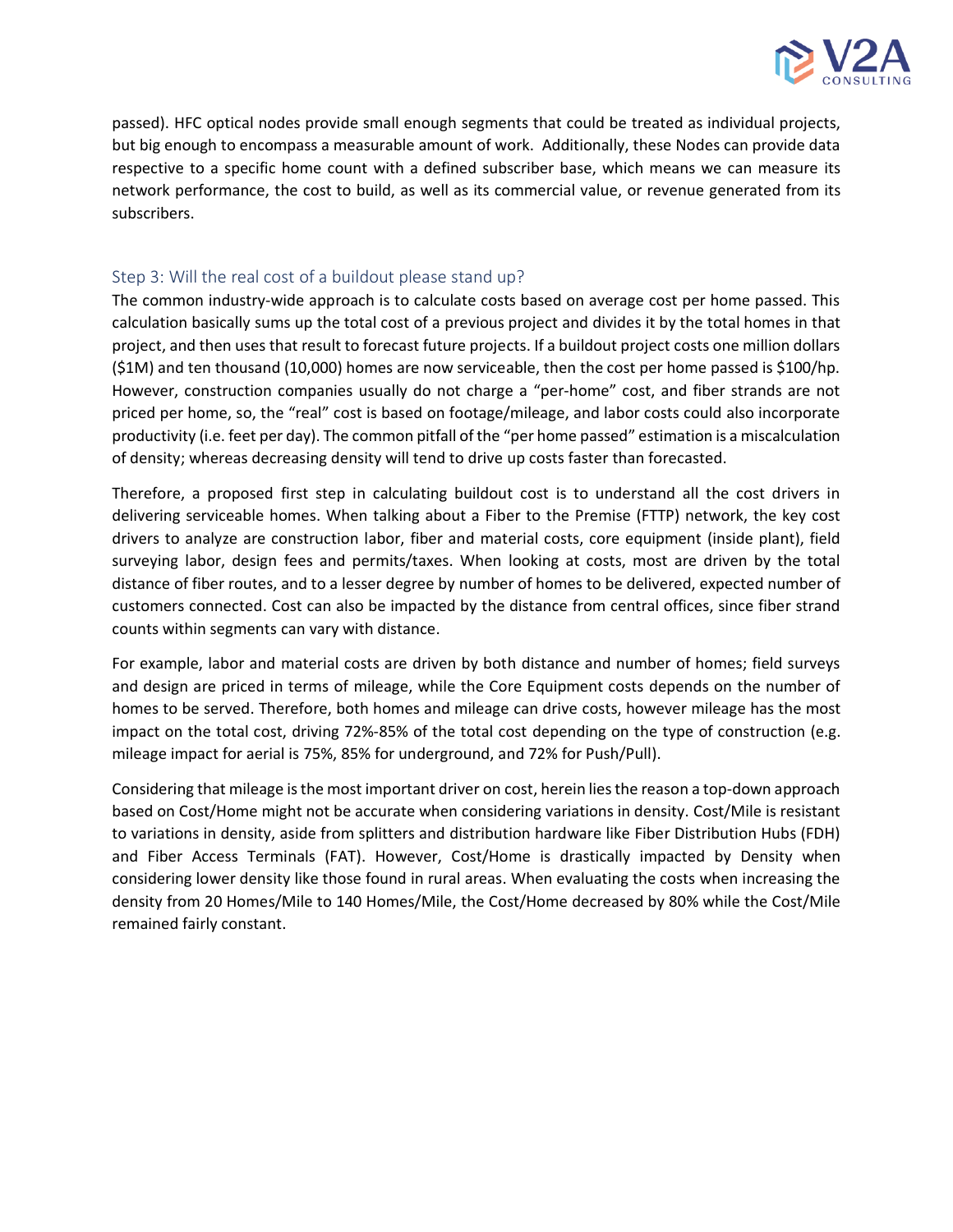

*Figure 2: Cost/Home vs Density (Homes/Mile) ad*



As previously mentioned, Telco's use a Cost/HP approach when forecasting deployment capex which does not consider changes in density. Ideally, providers would be able to anticipate the total number of miles to build per project. Now, what other options does a company have if mileage per project is not available? The standard approach when actual distance is not available is to estimate number of serviceable homes (or homes passed) to be delivered in a project, and then assume a density (Homes/Mile) to estimate the total milage to be built. A more accurate approach for this could be to group projects by town or county and take samples of density in each, using GIS tools, and apply this density to the entire project. In bigger deployments, a project profile can be created based on density, where some projects can be categorized by urban (high density), sub-urban (medium density), rural (low density), and remote (very low density).

Once cost factors and drivers are understood, the next step would be to calculate deployment costs for each of the projects defined previously. If HFC nodes are used to breakdown the network into projects, the number of homes per project would be known. In the case of greenfield projects, these are broken down based on other criteria like census blocks, or coverage areas (for wireless providers), or even postal codes, for which total homes can also be accurately estimated based on available data or preliminary surveys.

With miles and homes available per project, the exercise of calculating overall deployment cost is a matter of P times Q, P being Cost/Mile and Cost/Hp and Q being the number of miles and homes. With this bottoms-up approach Telco's can calculate what is the real cost to deploy a FTTP network.

# Step 4: What can we do within our budget and capacity constraints? Where is the value? How to rank projects?

Telco's that can already estimate the actual cost to build and deploy, still need to understand where to start. The total capex needed to deploy at scale is usually in the tens or hundreds of millions of dollars per year. Therefore, to optimize these capital investments, and capture the most value at the right time, Telco's may need to prioritize and set smart deployment goals. These goals will vary depending on the type of construction pursued. When targeting unserved areas or "greenfield" projects, Telco's should be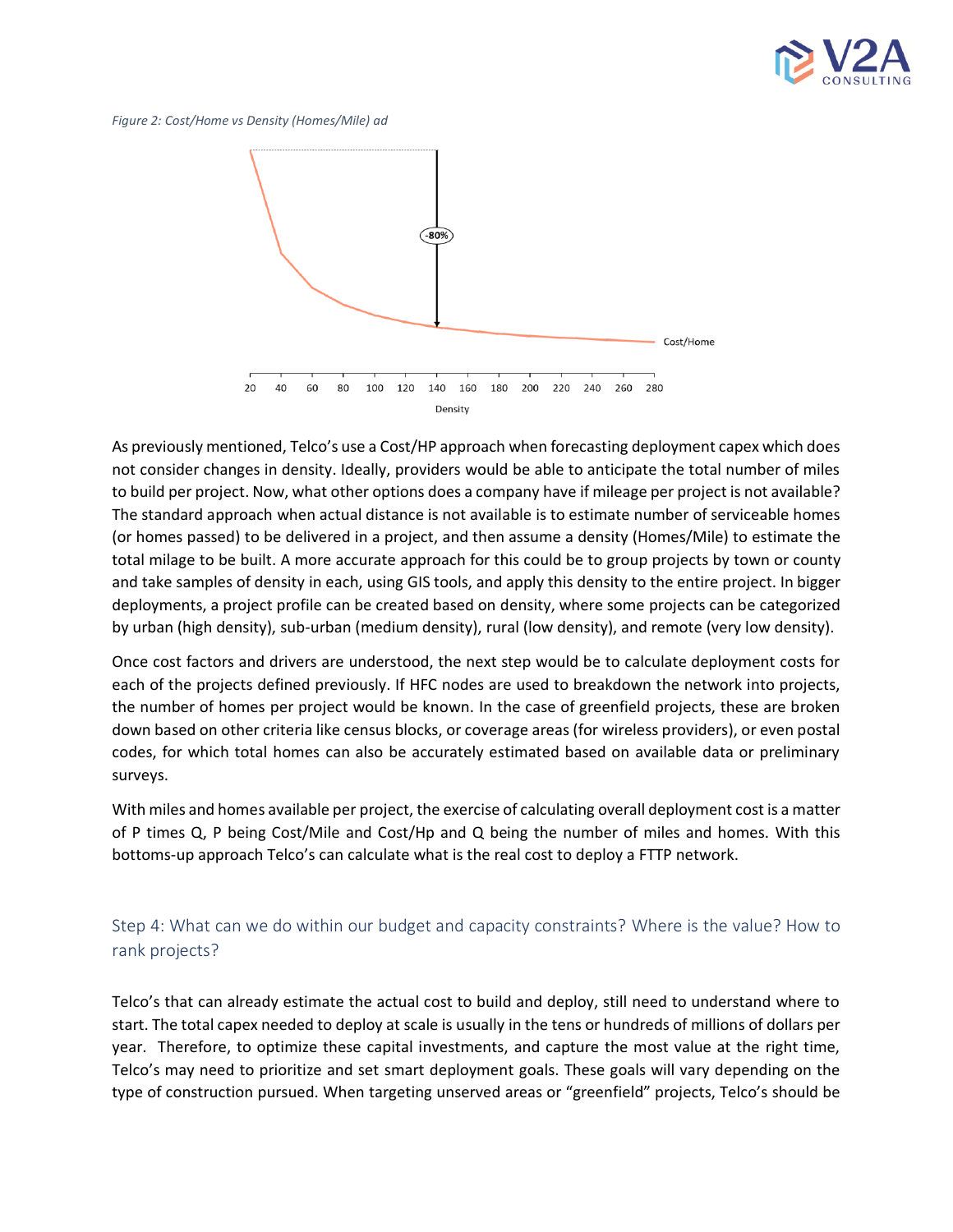

looking for incremental revenue, solid ROI, while in overbuild "brownfield" scenarios, they should be trying to protect their existing customer base, while providing a better experience and faster speeds.

When ranking greenfield projects, the most important ROI drivers are: forecasted incremental revenue, and future penetration over time. To calculate potential incremental revenue, a projected ARPU (Average Revenue per User) and penetration should be assumed based on a) similar communities already served based on median household income, which can be studied using census data, or b) similar communities based on home prices, if available.

In overbuilds, the strategy could be quite different. If a company is not well penetrated or is not an incumbent in a region (low market share), then it could follow a similar strategy to a greenfield project, vying for new revenue and solid ROI, within the competitor's footprint. However, for a market leader, the approach should be different because most probably it would be playing a defensive game. This means, in order to protect the current customer base from being poached by other providers with better networks, the company upgrades its current plant, and therefore its service offering, limiting churn and increasing the barrier of entry for incoming competitors.

When ranking overbuild ("brownfield") projects, Telco's should be able to extract important information from its CRM or billing systems. The prioritization of projects can be based on multiple drivers like Monthly Recurring Revenue (MRR) per project (node, segment, area), as well as Penetration Rate, and average revenue per user (ARPU). However, we have found that when establishing a defensive strategy, an indicator that best encapsulates the value of a project is "monthly recurring revenue per home passed" or "MRR/HP". This indicator helps prioritize projects with high penetration and high ARPU even if the project is not extensive in terms of total homes.

With these metrics available, Telco's can also decide which they want to weigh more heavily to rank their projects. For example, if the Company wantsto prioritize revenue over cost, they might weigh MRR/Home more heavily than Density or vice versa as seen in the figure above. As seen in Table 1 below, even though the highest-ranked projects based on MRR/HP have the lowest densities, they are still ranked the highest because Revenue was prioritized over cost.

|                  | <b>HOMES PASSED</b> | <b>ARPU</b> | <b>PENETRATION</b> | MRR/HP | <b>DENSITY</b><br>(HP/MILE) | <b>COMMERCIAL</b><br><b>VALUE RANK</b> |
|------------------|---------------------|-------------|--------------------|--------|-----------------------------|----------------------------------------|
| <b>PROJECT B</b> | 200                 | \$120       | 50%                | \$60   | 230                         | 1                                      |
| <b>PROJECT A</b> | 450                 | \$100       | 48%                | \$48   | 245                         | 2                                      |
| PROJECT C        | 425                 | \$90        | 45%                | \$41   | 220                         | 3                                      |
| <b>PROJECT E</b> | 350                 | \$85        | 40%                | \$34   | 120                         | 4                                      |
| <b>PROJECT D</b> | 300                 | \$75        | 35%                | \$26   | 100                         | 5                                      |

*Table 1: Example of Project Ranking Matrix (MRR/HP weighted over Density)*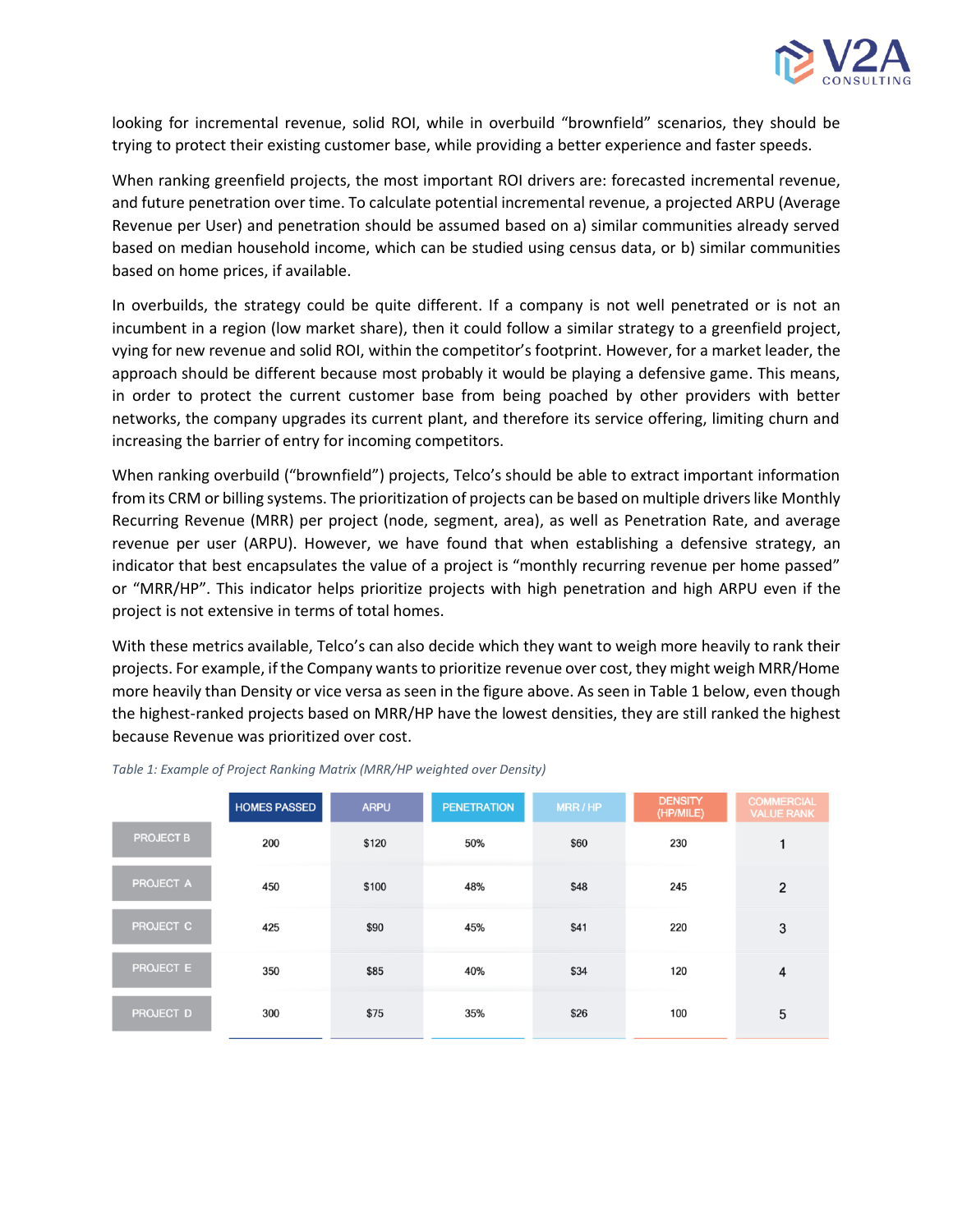

With the ability to measure specific projects by these metrics and weigh them in accordance with the company's strategy, Telco's have the capability of knowing both the cost and the commercial value of each project.

#### Step 5: How to organize projects and synergize efforts?

After ranking and selection has been done, based on ROI, defensive efforts and real costs, it is time to decide where to start and how to group multiple projects in a single stream to capture the value of synergizing.

Project rankings give Telco's a good idea of which pieces of the pie are more valuable and should be eaten first, however there are nuances to each project and geographical area that are not evident in the selection, and ranking process. For example, one might find that the ranking results might have identified valuable projects all over the network without taking in consideration other execution realities. When considering labor and supply chain realities, there is some value to be had by considering regional synergies. There is also value to consider project proximity when considering customer equipment migrations and how fast these migrations can be executed. A commercial team could develop geo-fenced marketing campaigns if multiple contiguous projects are built consecutively. **Figure 3** shows how one would go about prioritizing projects that might be further down in the ranking but are in close proximity to other with higher rank to leverage regional synergies.

Besides regional synergies, competitive forces need to be considered when deciding where to start. Should we build where are competitors have already built and are making efforts to gain market share? Or should we build where are competitors are not strong and we can solidify our base and increase barrier of entry?

At this point is where common sense helps us really set the order of priorities in the deployment and produce a detailed project plan. We would ask: are there multiple projects that are close in proximity, where we can deploy a single construction crew and save time and effort in transportation, as well as in geo-fenced marketing?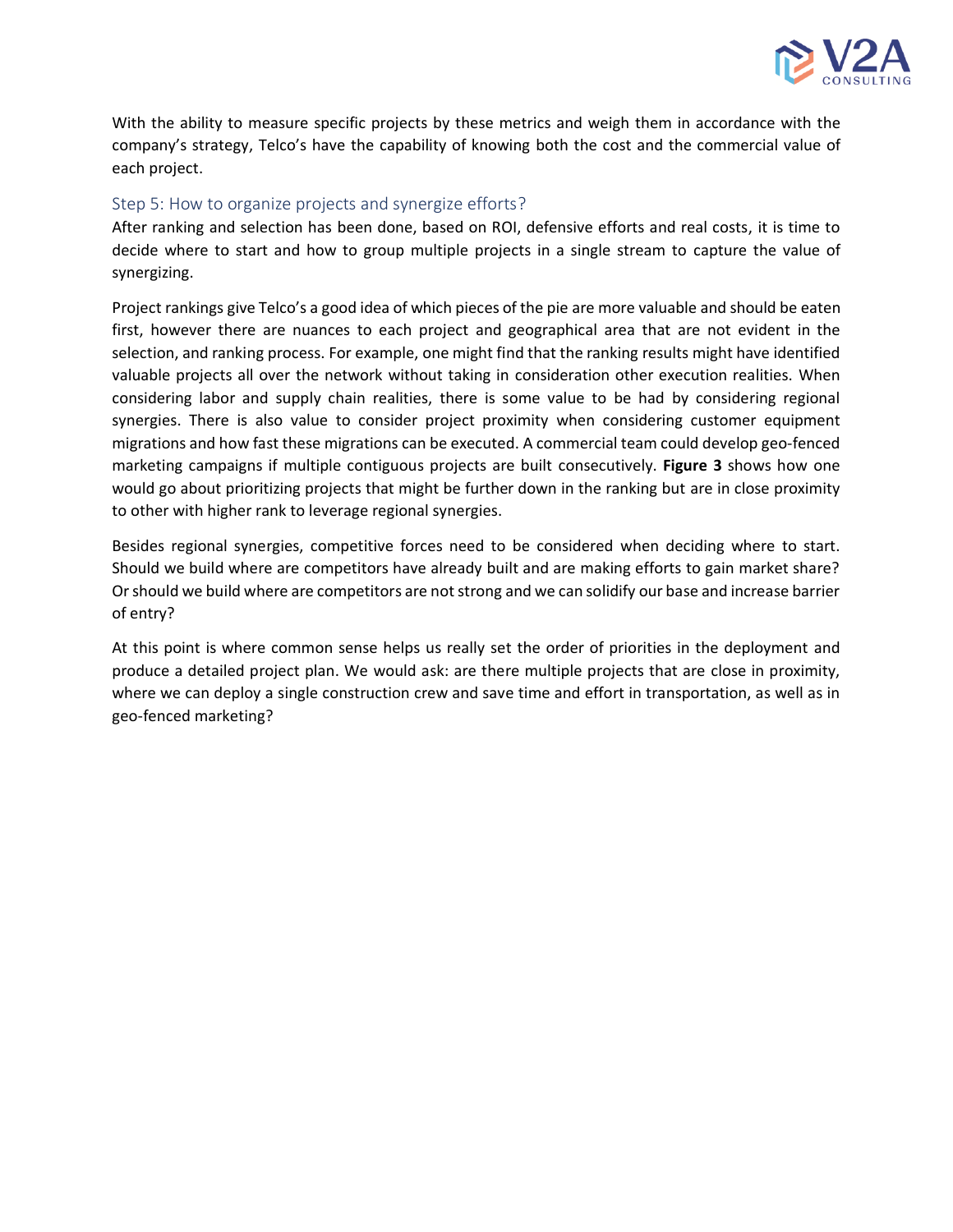

*Figure 3: Regional Synergies should be considered when prioritizing project execution since Ranking does account for potential tactical efficiencies*



**Prioritized Area** Project with its ranking

The end result is a multi-year, multi-million-dollar project plan that incorporates all factors in hand and provides visibility to all stakeholders in order to optimize capital investments for this Telco.

#### Step 6: Continuous Inspection and Recalibration

In order to keep this program strategically aligned with the company's long-term goals and also adaptable to market dynamics and consumer behaviors, a process of continuous improvement, and overall evaluation must be put in place. A defined governance can help keep track of the success of the program, give visibility to all stakeholders in terms of KPIs, as well as recommend changes in the plan to accommodate for commercial opportunities or competitive risks. For example, if the plan is to overbuild a copper infrastructure with FTTP in 5 years, but by the third year 5G or Fixed Wireless Access has become mainstream, then the company can adjust its current plan and shift focus and resources to incorporate a wireless deployment. A well-executed governance essentially consists of a defined cadence of meetings based on objectives, which can include weekly operational reviews, monthly steering committees and quarterly or bi-yearly strategic planning sessions.

#### Conclusion

The complexities of spending capex at scale and making multi-year plans can be easily overlooked or underestimated. Telcos that follow a well-structured approach to spending, based on strategic objectives, like increasing ROI or protecting their customer base are more likely to succeed. Their ability to remain agile by breaking down larger deployments into smaller, more digestible projects, will help them make better decisions and achieve those goals. As government funds are made available, and other commercial opportunities to deploy broadband at scale continue to arise, Telco's, small and large, will need to figure out how to optimize their investment in the short term, while being able to adapt to long term changes.